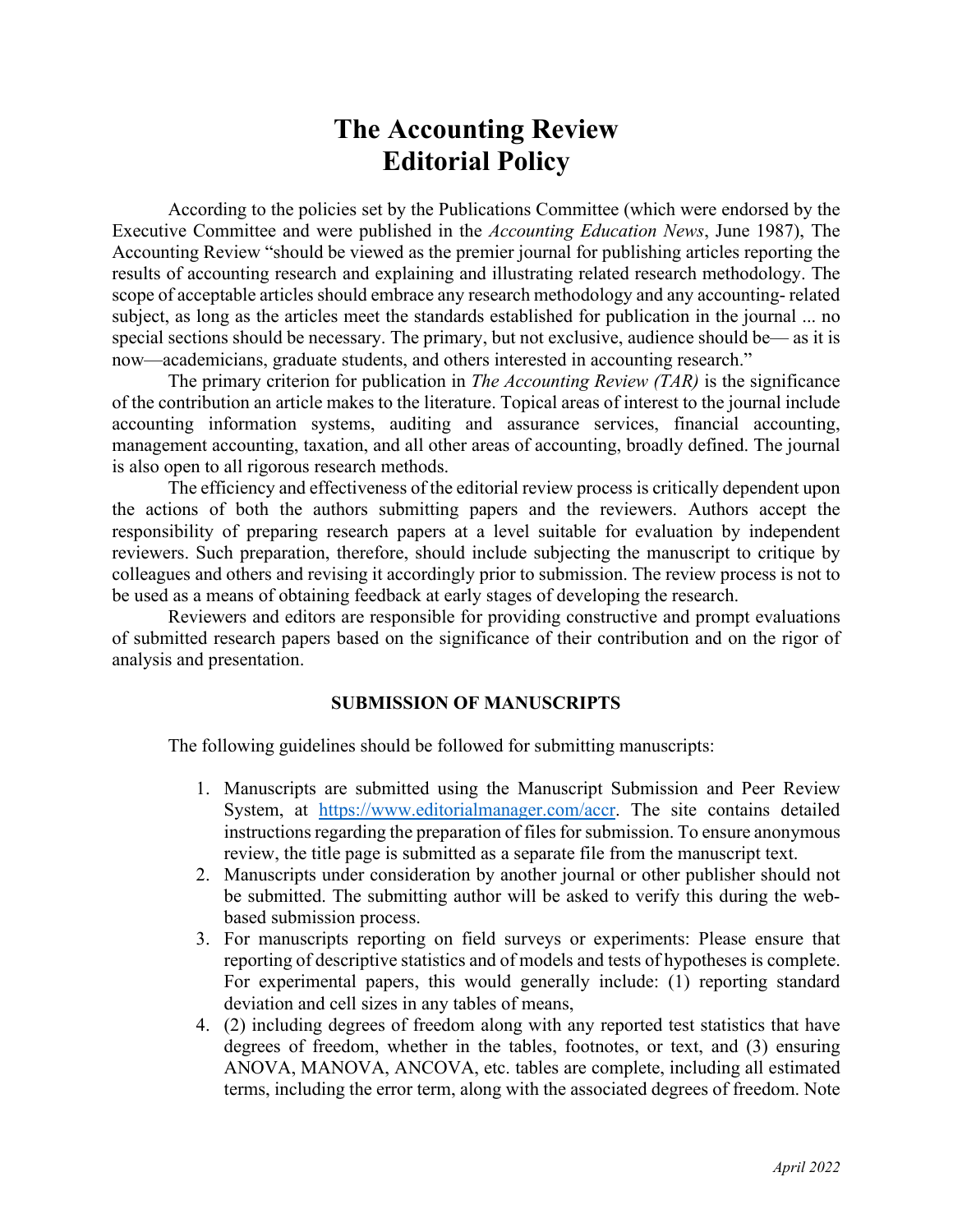that if test statistics and associated degrees of freedom are reported in the tables, authors need not repeat this material in the text. For example, authors could provide only the p- values for effects (tests) of interest in the text, if desired. If the additional documentation (e.g., questionnaire, case, interview schedule) is sent as a separate file, then all information that might identify the author(s) must be deleted from the instrument.

- 5. Manuscripts that report surveys or experiments utilizing human subjects must verify approval by the institution at which the experiment took place. Notation of approval should be made within the manuscript. In addition, the submitting author will be asked to verify approval during the web- based submission process. Before submission, please refer to *TAR*'s disclosure on human subject research below in Additional Information.
- 6. Authors are responsible for recognizing and disclosing any conflict of interest that could be perceived to bias their work. Conflict of interest disclosures include, but are not limited to, grants or research funding, employment, affiliations, patents, inventions, honoraria, stock options/ownership, royalties, and consultancies. Authors will be asked to provide any potential conflicts of interest during manuscript submission.
- 7. The nonrefundable submission fee is \$250.00 for members and \$600.00 for nonmembers of the AAA payable by credit card (VISA, MasterCard, or American Express only). The payment form is available online at: [https://my.aaahq.org/Shop/Product-Catalog.](https://my.aaahq.org/Shop/Product-Catalog) If you are unable to pay by credit card or have any questions, please contact the AAA Member Services Team at (941) 921- 7747 or  $info(\hat{\omega})$  aaahq.org.
- 8. Revisions should be submitted within 12 months from the request, otherwise they will be considered new submissions.

# **REVIEW PROCESS**

The review process consists of the following:

- 1. The senior editor reviews the submitted manuscript for proper format and consistency with the mission of the journal. The author(s) is notified if the manuscript is deemed inappropriate for further consideration.
- 2. Manuscripts that pass the initial review are sent to an editor and a minimum of two reviewers for formal review.
- 3. The editor evaluates comments and recommendations of the reviewers and informs the author(s) of the decision regarding the publication of the manuscript (reject, accept, or revise/resubmit). The editor's decision and comments, without identifying information, are forwarded to the reviewers. The senior editor reviews and approves all editor decisions.
- 4. Requested revisions are returned to the same reviewers. In addition to the revised manuscript, the author(s) should submit responses to the reviewer comments that restate the comments and identify how and where the comment is addressed in the revision.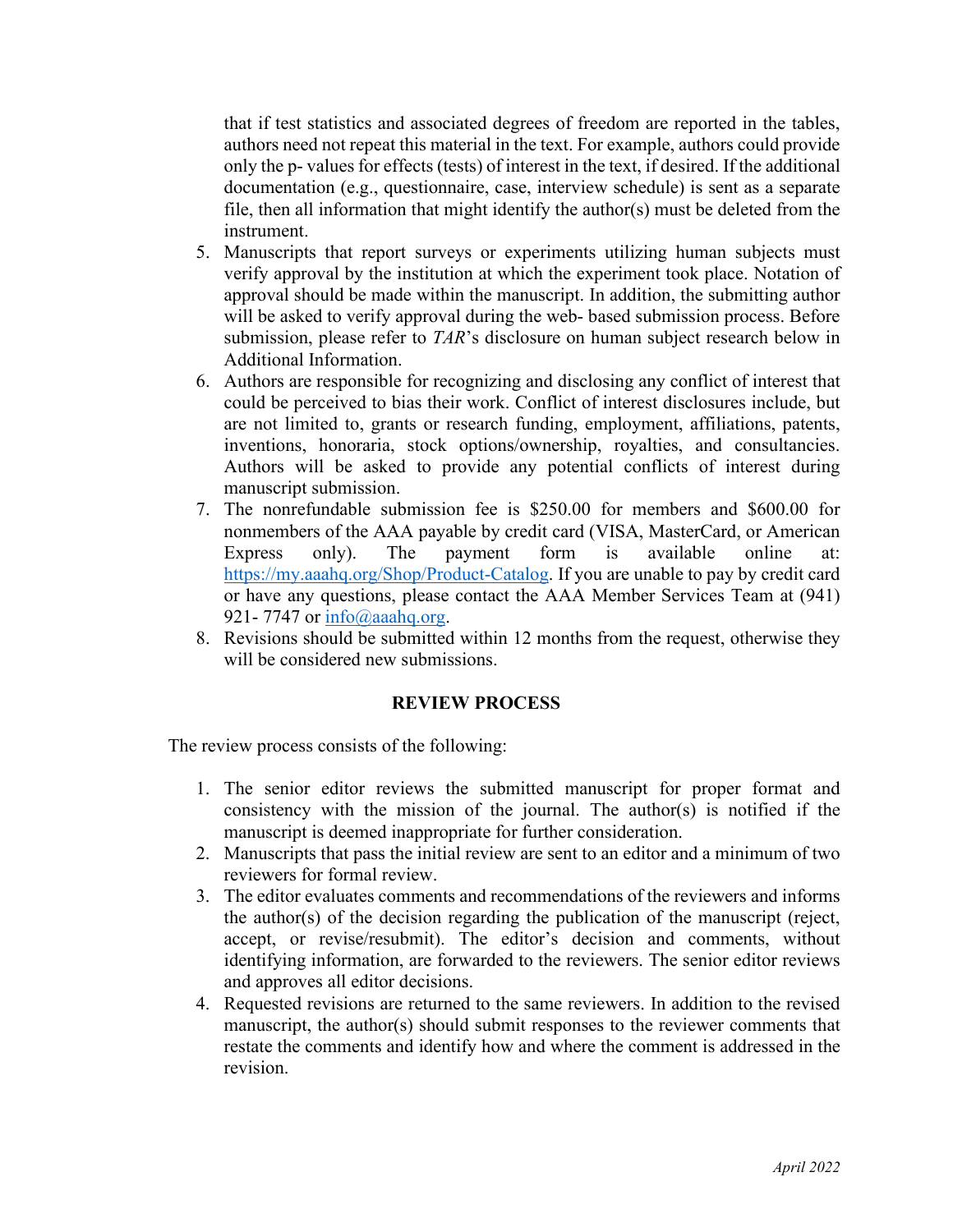- 5. The process will continue as described above until a final publication decision is made.
- 6. Consistent with our Publications Ethics policy on plagiarism (for the full version, please see: Policy on Publications Ethics: Plagiarism) all articles are automatically processed through CrossCheck prior to publication to identify text taken from published and unpublished works, print or digital, that is not properly cited or quoted.

The review, as outlined above, is an overview of the typical review process. The senior editor may, in some circumstances, vary this process at his or her discretion. Through its constructive and responsive editorial procedures, the journal aims to render research efforts relevant and rewarding for all concerned.

# *TAR* **POLICIES**

#### **Appeals of Rejected Manuscripts**

*TAR*'s overall policy is that the Editor's editorial decision on a paper is final. The only exceptions are when the editorial decision was based on a factual mistake or there was a breach in the review process. Importantly, disagreements in judgment are not grounds for reinstating a previously rejected a paper. Thus, appeals should be rare, and successful appeals should be quite rare.

Appeals should be directed to the current Senior Editor. The Senior Editor will do an initial screening to determine whether the appeal alleges a specific factual mistake or breach in the review process. If not, the appeal will be denied without further action. If there is an allegation of factual mistake or breach, then the Senior Editor will appoint a Consulting Editor to evaluate the appeal. The Consulting Editor should be a distinguished researcher with current or prior editorial experience at *TAR* who has the experience and perspective to independently evaluate the nature of the appeal. The Consulting Editor will review all relevant documentation and may contact the original Editor and reviewers for additional insights. The Consulting Editor then recommends to the Senior Editor whether the appeal should be granted, or whether the original decision should stand. If the Senior Editor denies the appeal, the file is closed. If the Senior Editor grants the appeal, the Senior Editor will, with input from the Consulting Editor and original Editor, send the authors a new decision letter based on input from the appeal process.

#### **Conflicts of Interests**

To promote the objective handling of papers under review, *TAR* prohibits Editors, and takes steps to prevent reviewers, from handling papers by authors with whom they have a conflict of interest. Because a variety of circumstances can result in a loss of objectivity with respect to a particular paper, judgment is necessary to identify conflicts of interest. However, a conflict of interest is presumed to exist when an Editor or reviewer: (1) is an author of the paper; (2) has a personal relationship with an author that prevents the Editor or reviewer from being objective; (3) chaired an author's dissertation committee or an author chaired the dissertation committee of the Editor or reviewer; (4) works at the same institution as an author, or worked at the same institution within the last five years; or (5) has co-authored a paper with an author. An Editor also is presumed to have a conflict of interest with a paper when that Editor had editorial decision rights on a previous version of the paper at another journal.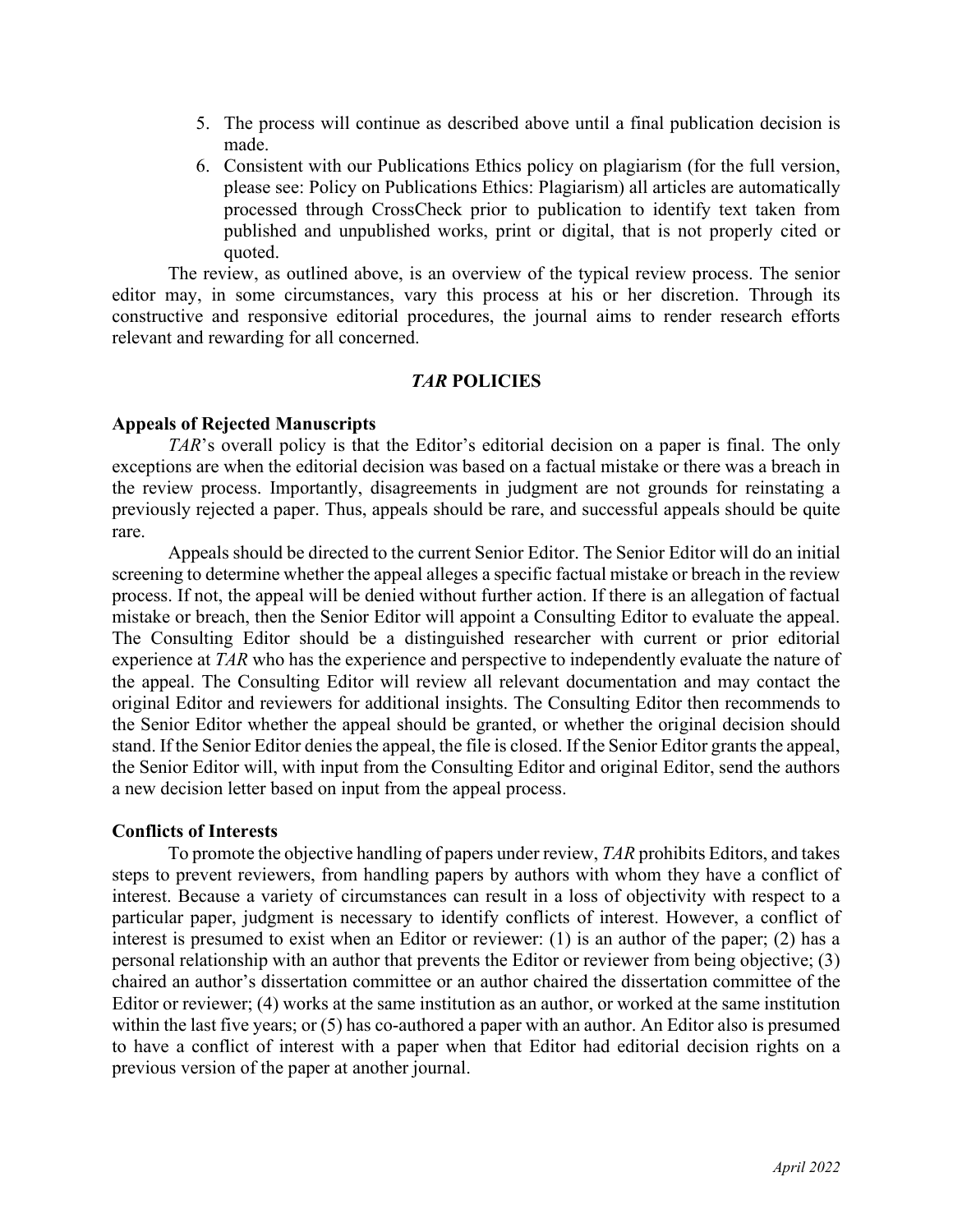*TAR* Editors have editorial decision rights for papers they handle. When an Editor has a conflict of interest with a paper, the Senior Editor will assign a non-conflicted Editor to handle the paper unless the Senior Editor is an author of the paper, in which case a non-conflicted Editor will assign a non-conflicted Editor to handle the paper. If necessary, an ad hoc Editor will be assigned to handle the paper. The conflicted Editor will have no access to *TAR* information about the paper.

Because of the double-blind review process, it is primarily the responsibility of the Senior Editor and other Editors to identify conflicts of interest. Should a reviewer suspect a conflict of interest, it is the reviewer's responsibility to alert the Senior Editor or another Editor to the potential conflict. If a conflict arises during the review process, the Senior Editor will oversee a change in Editor or reviewers, as appropriate.

### **Online Appendices**

*TAR* requires the printed version of all papers and all submissions to conform to *TAR*'s page length guidelines. An Online Appendix will only be offered when the Editor concludes that there is specific material that is an appropriate part of the paper but tangential enough to not be part of the printed version and instructs the authors to place that material in an online appendix. This typically occurs near the end of the review process. This policy ensures material published in an online appendix has been scrutinized during the review process by the reviewers and Editor. *TAR* does not view online appendices as a repository for supporting material that has not been part of the reviewed manuscript or for material the authors simply want to make available online. For example, *TAR* does not routinely published survey instruments or tables relating to empirical analyses the summaries of which appear in footnotes in the printed version of the paper.

#### **Resubmissions based on a Previously Rejected Manuscript**

In some cases, authors may wish to resubmit a previously rejected manuscript because they believe the revised version essentially constitutes a new paper.

To qualify for resubmission to *TAR*, a previously rejected manuscript must be a genuinely new paper. An extensive revision of the originally rejected paper does not meet this criterion and is not permitted to be resubmitted. If authors were allowed to submit revisions without being invited to do so, papers effectively would never be rejected. The paper asking a new research question or employing a substantially new dataset or methodology could be evidence that the paper is "genuinely new." The large majority of these resubmission requests are not granted.

The Senior Editor usually asks the original Editor to evaluate the newness of the paper. The original Editor is likely an expert in the area and is familiar with the original paper. If the original Editor is unavailable, the Senior Editor asks another Editor, or *ad hoc* Editor, to evaluate the newness of the paper. If the new paper is evaluated to be genuinely new, it continues through the review process. If not, it is rejected by the Senior Editor.

#### **Submission Limits**

Individual authors are limited to eight first round submissions over a rolling 24-month period. The limit applies to each author individually and does not depend on how many co- authors are listed on any paper. Papers that receive a first-round revise and resubmit decision do not count against this limit regardless of the ultimate outcome. The limit shall be adjusted on a monthly basis. Submissions made in excess of the rejection limit will automatically receive a desk reject from the Senior Editor which shall indicate when the author is eligible to submit another paper.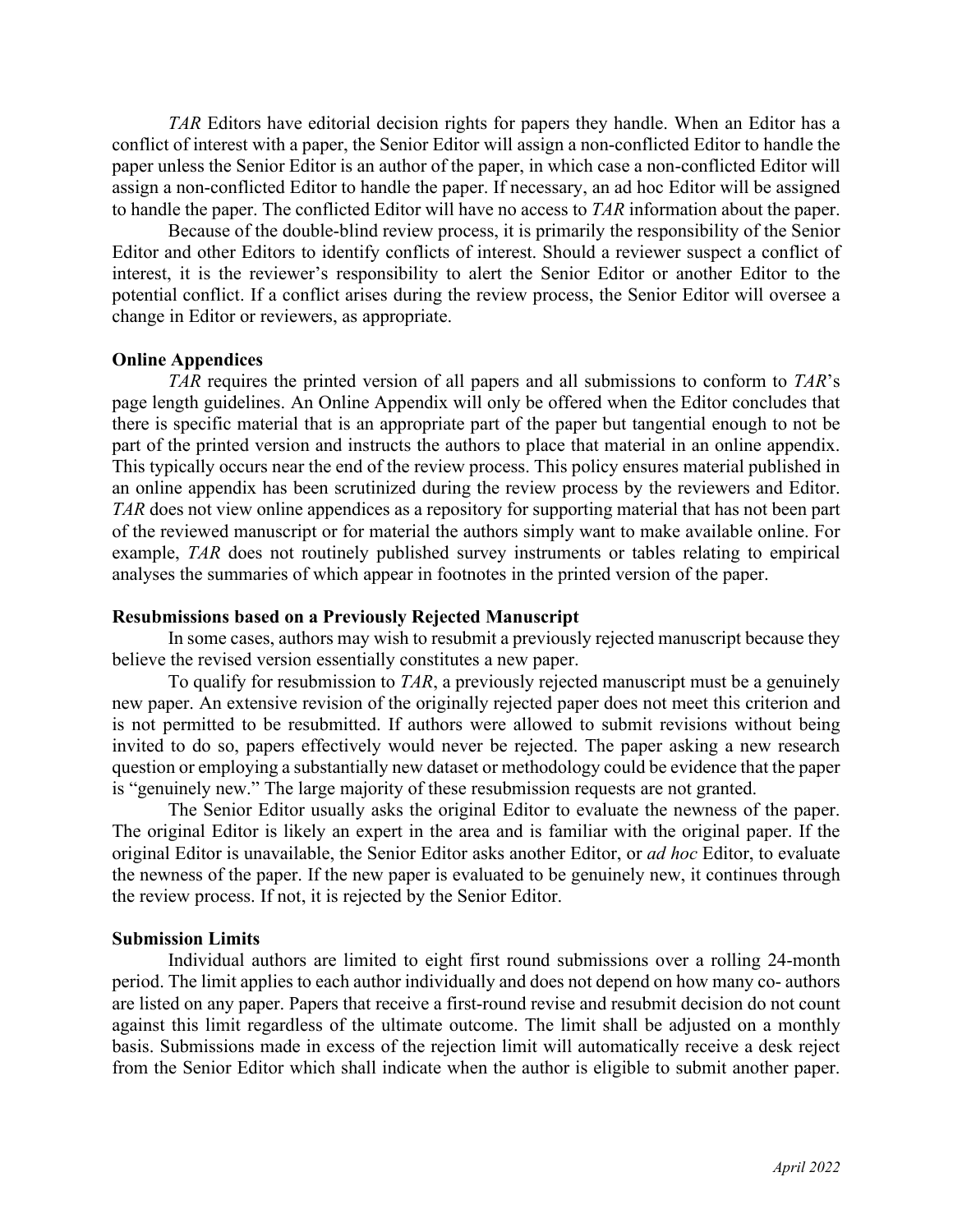Exceptions to this policy can be made by the Senior Editor on a case-by-case basis (e.g., considering history of *TAR* publications, history of reviewing for *TAR*).

### **ADDITIONAL INFORMATION**

*The Accounting Review* welcomes submissions of comments on previous *TAR* articles. Comments on articles previously published in *The Accounting Review* will generally be reviewed by two reviewers usually including an author of the original article (to assist the editor in evaluating whether the submitted comment represents the prior article accurately) and an additional reviewer who is independent of the original article. If a comment is accepted for publication, the original author will generally be invited to reply. All other editorial requirements, as enumerated above, apply to proposed comments.

#### **Human Subject Research Disclosure**

Many approaches to accounting research involve interactions with, and about, human beings. Given the general rise in hybrid, multi-method, and blended research projects, many accounting research projects are now subject to human participant review. Broadly speaking, any research that involves interactions with human participants, even tangentially, are subject to country-specific government rules and regulations.

In the US, rules promulgated by the FDA of the US government (HRP-001) set out the following definitions:

**2.16 Human subject** means a living individual about whom an investigator (whether professional or student) conducting research:

(i) Obtains information or biospecimens through intervention or interaction with the individual, and uses, studies, or analyzes the information or biospecimens; or

(ii) Obtains, uses, studies, analyzes, or generates identifiable private information or identifiable biospecimens

2.16.1 Intervention: Physical procedures by which data are gathered (for example, venipuncture) and manipulations of the subject or the subject's environment that are performed for research purposes.

2.16.2 Interaction: Communication or interpersonal contact between investigator and subject.

2.16.3. Private Information: Information about behavior that occurs in a context in which an individual can reasonably expect that no observation or recording is taking place, and information which has been provided for specific purposes by an individual and which the individual can reasonably expect will not be made public (for example, a medical record) **2.28 Research** means a systematic investigation, including research development, testing, and evaluation, designed to develop or contribute to generalizable knowledge.

Universities are generally responsible for enforcing these rules and regulations for all researchers affiliated with the university, and researchers are often required to obtain training on IRB regulations. Researchers are responsible for familiarizing themselves with the appropriate rules and regulations before undertaking a research project. If human subjects are involved in any way—as a participant in a lab experiment, a respondent to a survey, a focus of an interview, or as